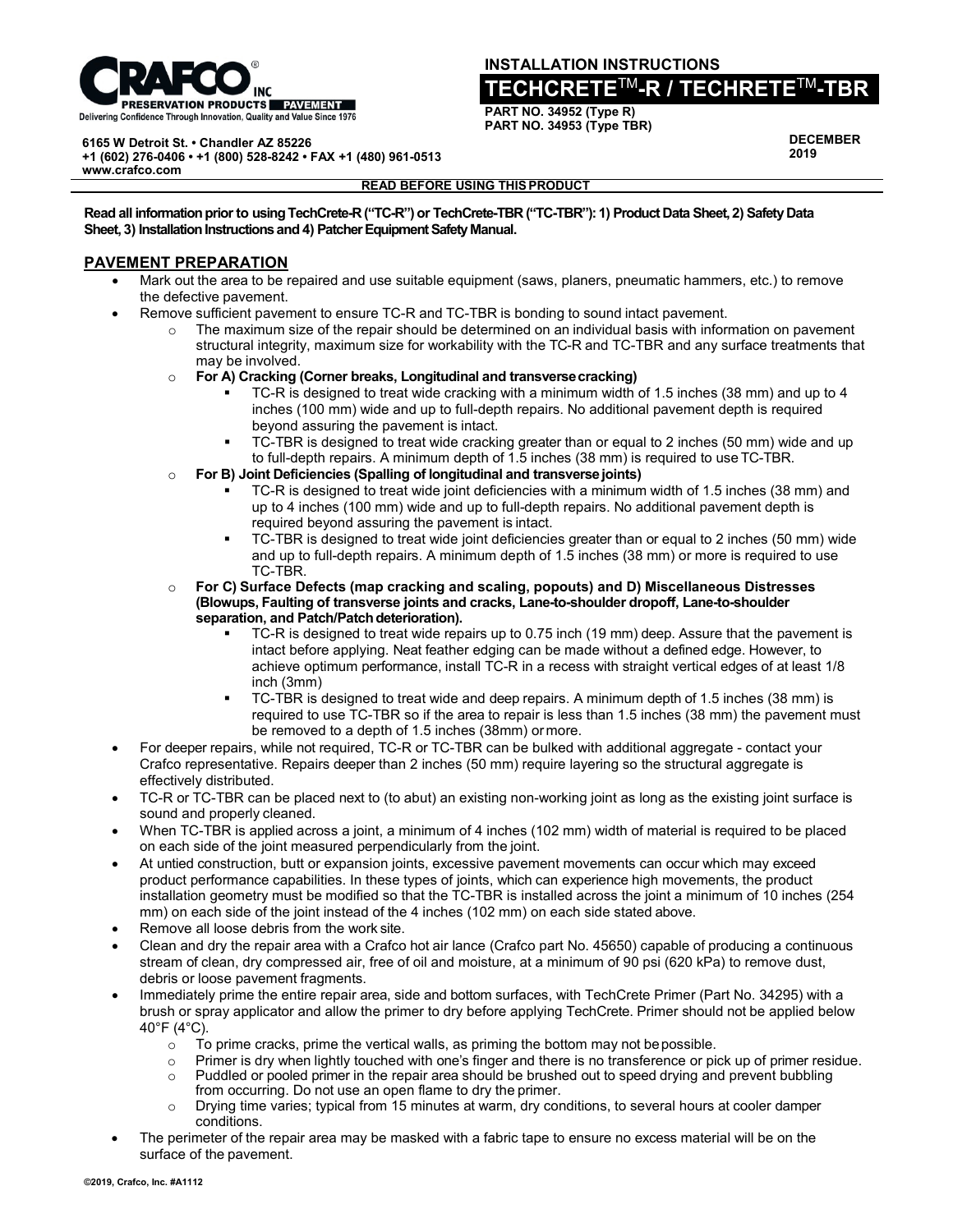- TC-R and TC-TBR shall be installed on the same day that primer is applied. If there is a delay between primer application and TC-R or TC-TBR application which is more than 24 hours, the primer must be re-applied. If TC-R or TC-TBR is installed on primed areas that are not cured sufficiently, adhesion may be reduced.
- Quite often diamond grinding is scheduled as part of the maintenance project after the application of TC-R or TC-TBR. If diamond grinding is scheduled to occur, follow the Diamond Grinding recommendationsbelow.

**PAVEMENT TEMPERATURES** Install TC-R or TC-TBR when pavement temperature is greater than or equal to 40°F  $(4^{\circ}C)$ .

**MELTING and HEATING** TC-R or TC-TBR must be melted in an appropriate indirectly heated melter with sufficient agitation to uniformly mix the product and with an effective product delivery system. Heat transfer oil temperature should not exceed 525°F (274°C). Recommended melter is a Crafco Patcher I or II. Contact Crafco for suitability of other melters. Prior to starting, assure that the Patcher is in good working order and clean and free of any residual material or contamination. Do not remove TC-R or TC-TBR material from the bag. Place the bag containing TC-R or TC-TBR into the melter. Do not mix different types of TechCrete materials together. Heat TC-R or TC-TBR to between the minimum application temperature of 375°F (190°C) and the maximum heating temperature of 400°F (204°C). It is recommended that a secondary device be used to measure temperature of material (i.e. non-contact infrared thermometer, hand held thermometer, etc.) prior to application. Do not heat TC-R or TC-TBR continuously for longer than six (6) hours.

**SAFETY PRECAUTIONS** Since these materials are heated to elevated temperatures, it is essential that operations be conducted in manners which assure safety of personnel. All individuals associated with use of the material need to be aware of the hazards of using hot-applied materials and safety precautions. Before use, the crew should read and understand product use and safety information on each bag of TechCrete and the product Safety Data Sheet. This sheet which is supplied with each shipment, describes the characteristics of the product as well as any potential health hazards and precautions for safe handling and use. User should check D.O.T. requirements for transportation of TechCrete at elevated temperatures above 212°F (100°C).

**TRAFFIC CONTROLS** Place appropriate traffic controls in accordance with Part 6, of the FHWA Manual on Uniform Traffic Control Devices (MUTCD) to protect the work site for the duration of the repairs.

## **INSTALLATION**

- Prior to beginning application examine surfaces to be repaired to ensure that (1) new concrete has cured a minimum of 7 days and (2) that the pavement surface is sound - tapping with hammer and noting dull or hollow sounds according to ASTM D4580.
- Plan ahead:
	- o Deep repairs need to be installed in multiple layers.
		- TC-R or TC-TBR should be applied in multiple layers not to exceed 2 inches (50 mm) thickness.
			- Allow TC-R or TC-TBR to cool to 200°F (93°C) or less between each layer.
			- Allow TC-R or TC-TBR to cool to 120°F (49°C) or less prior to installing the top/final layer.
		- The top/final layer should not be greater than 0.75 inch (19 mm) deep. For deep repairs (> 1.5 inches (38 mm) overfill slightly ~ .125 inch (3 mm) above the surface. If you are Diamond Grinding, see the Diamond Grinding recommendations below.
- Gravity feed the heated TC-R or TC-TBR directly into the repair area or into an appropriate transfer container such as the Crafco TechCrete Bucket (Part No. 32263) and then immediately pour into the repair area. TC-R or TC-TBR that has cooled while in the container to below the minimum application temperature shall be emptied back into the melter to reheat.
	- $\circ$  A repair less than or equal to 0.75 inches (19 mm) depth shall start by pouring TC-R into the repair.
		- Work the TC-R into the edges of the repair and level the surface with a heated iron such as the
			- Crafco Ironing Wand (Part No. 32243). Allow bubbles to expel from the applied TC-R material.
		- Surfacing aggregate shall be applied to completely cover the patch surface as noted below.
		- $\circ$  A 1.5 inches (38 mm) deep repair shall start by pouring 1.5 inches (38 mm) single layer of TC-TBR.
			- Work the TC-TBR into the edges of the repair and overfill slightly ~ .125 inch (3 mm) above the surface using a heated iron such as the Crafco Ironing Wand (Part No. 32243). A slight overfill allows for shrinkage as TC-TBR cools from application temperature to ambient conditions. Allow bubbles to expel from the applied TC-TBR material. Be careful not to over-float or over-work the material because the aggregate may settle to the bottom of the repair layer and thus not maintain consistent aggregate dispersion.
			- Surfacing aggregate shall be applied to completely cover the patch surface as noted below.
	- o Deeper repairs shall consist of multiple layers as noted above.
- The top/final layer is then covered with a specific surfacing aggregate (Crafco Part No. 33375SA) or a surfacing aggregate specified in the project plan and approved by Crafco. Prior to applying the surfacing aggregate, quickly expose the TC-R or TC-TBR surface to a flame to remove any surface bubbles and to heat the surface to adhere to the surfacing aggregate.
	- o Apply dry surfacing aggregate when the TC-R or TC-TBR surface temperature cools to 225°F ± 25°F (107°C ± 14°C), as measured with a non-contact infrared thermometer. TC-R and TC-TBR cools around the perimeter surface of a repair before the center surface. Where practical, the surfacing aggregate should be applied around the perimeter first and then applied to the center, after the temperature falls into range.